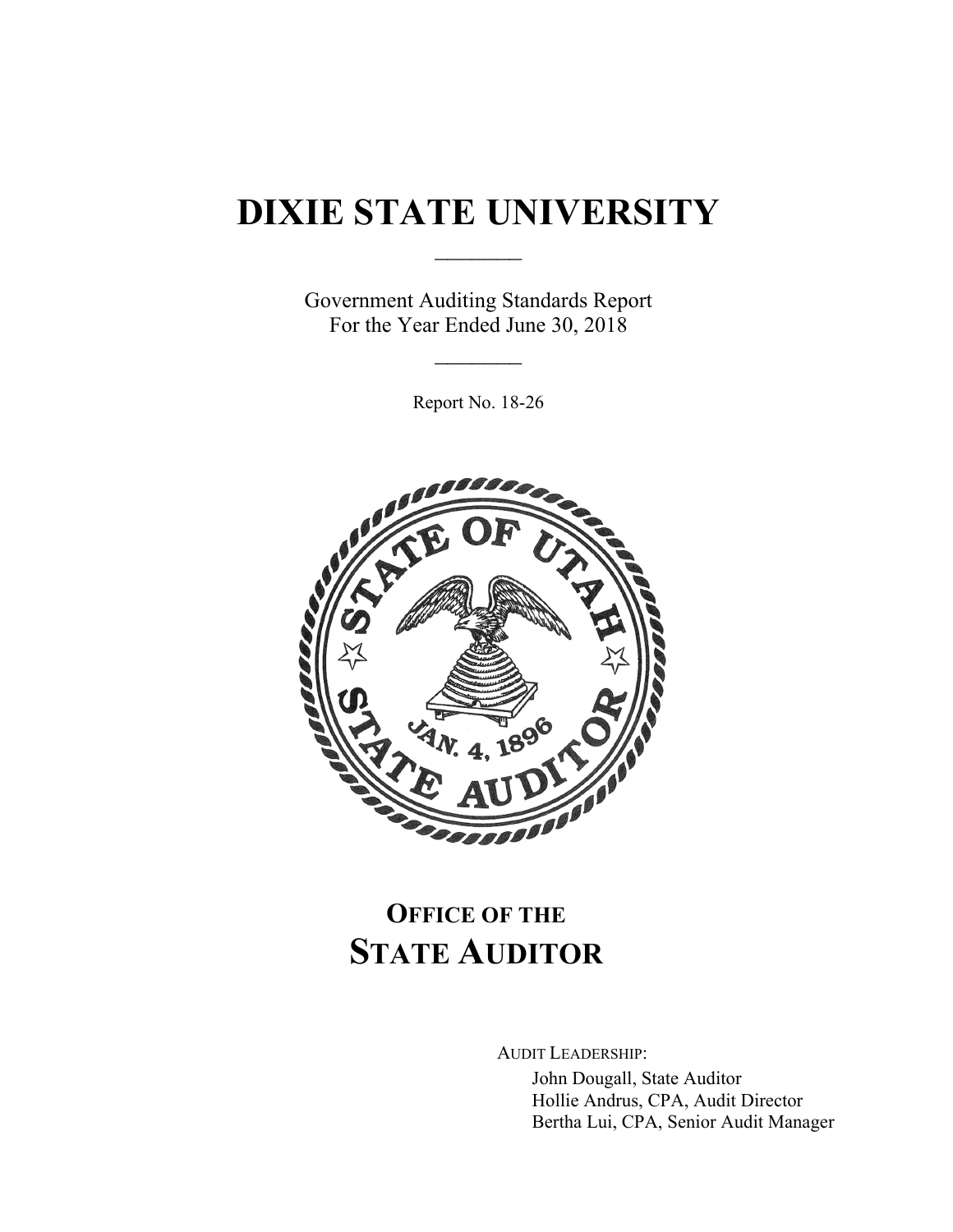

**OFFICE OF THE STATE AUDITOR**

#### **INDEPENDENT STATE AUDITOR'S REPORT ON INTERNAL CONTROL OVER FINANCIAL REPORTING AND ON COMPLIANCE AND OTHER MATTERS BASED ON AN AUDIT OF FINANCIAL STATEMENTS PERFORMED IN ACCORDANCE WITH** *GOVERNMENT AUDITING STANDARDS*

To the Board of Trustees, Audit Committee and Dr. Richard B. Williams, President Dixie State University

We have audited the financial statements of Dixie State University (the University), as of and for the year ended June 30, 2018, and the related notes to the financial statements, which collectively comprise the University's basic financial statements, and have issued our report thereon dated December 11, 2018. We conducted our audit in accordance with the auditing standards generally accepted in the United States of America and the standards applicable to financial audits contained in *Government Auditing Standards* issued by the Comptroller General of the United States. Our report includes a reference to other auditors who audited the financial statements of the Dixie College Foundation (Foundation), as described in our report on the University's financial statements. The financial statements of the Foundation were not audited in accordance with *Government Auditing Standards* and, accordingly, this report does not include reporting on internal control over financial reporting or instances of reportable noncompliance associated with the Foundation.

### **Internal Control Over Financial Reporting**

In planning and performing our audit of the financial statements, we considered the University's internal control over financial reporting (internal control) to determine the audit procedures that are appropriate in the circumstances for the purpose of expressing our opinion on the financial statements, but not for the purpose of expressing an opinion on the effectiveness of the University's internal control. Accordingly, we do not express an opinion on the effectiveness of the University's internal control.

A *deficiency in internal control* exists when the design or operation of a control does not allow management or employees, in the normal course of performing their assigned functions, to prevent or to detect and correct misstatements on a timely basis. A *material weakness* is a deficiency, or a combination of deficiencies, in internal control, such that there is a reasonable possibility that a material misstatement of the entity's financial statements will not be prevented or detected and corrected on a timely basis. A *significant deficiency* is a deficiency, or a combination of deficiencies, in internal control that is less severe than a material weakness, yet important enough to merit attention by those charged with governance.

Our consideration of internal control was for the limited purpose described in the first paragraph of this section and was not designed to identify all deficiencies in internal control that might be material weaknesses or significant deficiencies. Given these limitations, during our audit we did